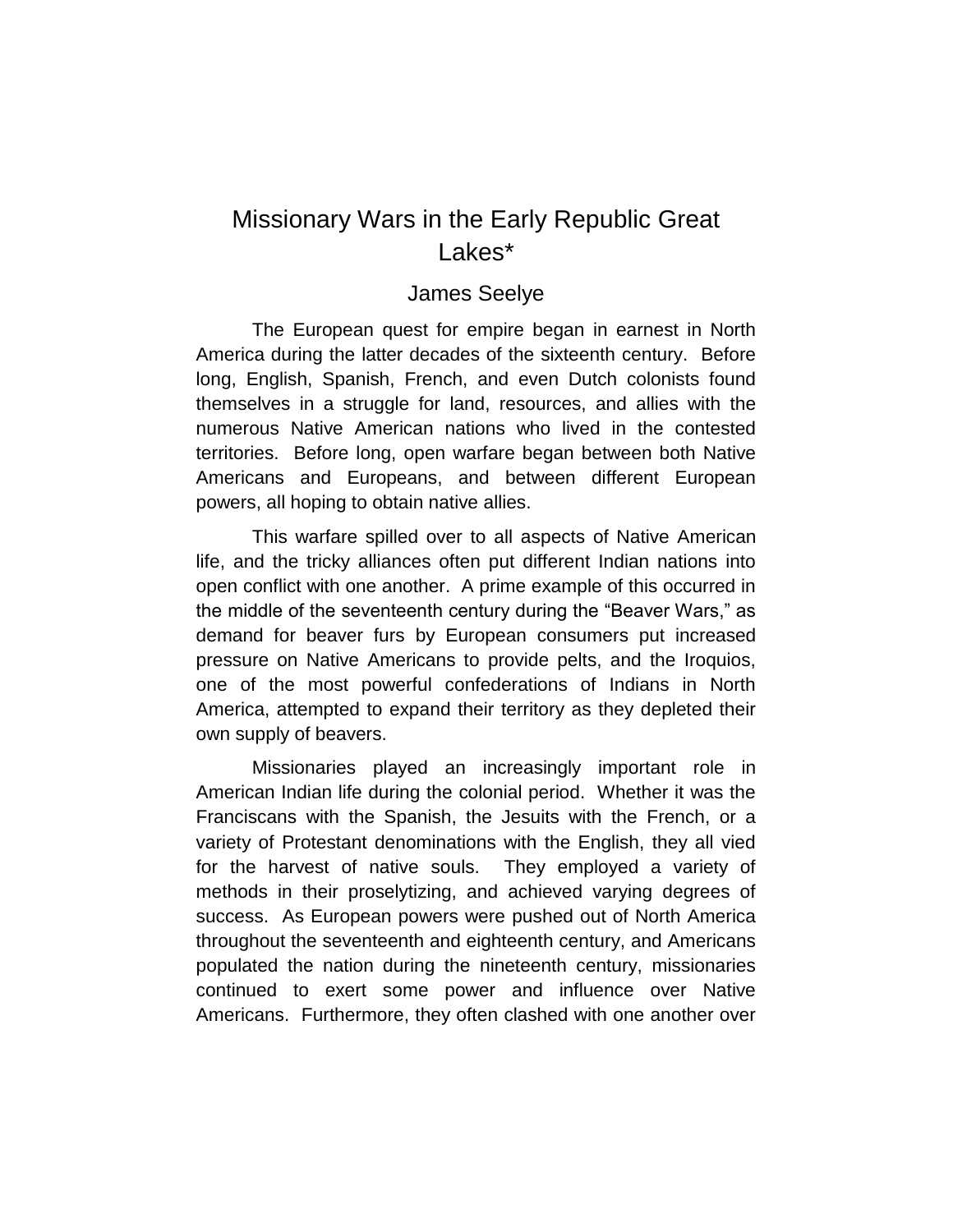territory and religious methods. They all felt that their way was the only true way to save Indian souls.

The life of a missionary is tough. Conditions can be miserable, the pay is lousy, and there are innumerable challenges, both foreseen and unforeseen. The unforeseen challenges proved to be especially difficult. In the Great Lakes during the middle of the nineteenth century, a number of missionaries, representing a variety of faiths, proselytized among the Indians of the region. The missionaries varied widely in their temperaments, viewpoints, and methods. When the saturation level approached and continued to increase, a battle of sorts broke out between missionaries over the harvesting of souls. These battles created many headaches for the missionaries, but more importantly, they created a great deal of mistrust and confusion among the Indians they hoped to convert. This does not mean, however, that Indians sat silently while missionaries threatened to literally beat each other over the head with a stick. They were often proactive, and let missionaries know who was welcome and who was not.

An illustrative example is found in the career of Baptist missionary Abel Bingham. Long before he arrived in Michigan's Upper Peninsula, he and his wife established a mission among the Seneca in New York, commencing his missionary work at Tonawanda on April 4, 1822. He reported that a number of Native Americans greeted him and seemed pleased at his arrival. Four days later he started a school with approximately ten scholars.<sup>1</sup> By April 10 the situation changed dramatically. Bingham was unaware of an existing conflict on the Seneca reservation between Christian and non-Christian Native Americans. He soon discovered it, however. On April 10 he received a summons, along with the Christian, or "friendly," Native Americans to meet with the "pagans." Bingham described the meeting:

Red Jacket (with a firm and malicious countenance, his eyes sparkling with savage ferocity, being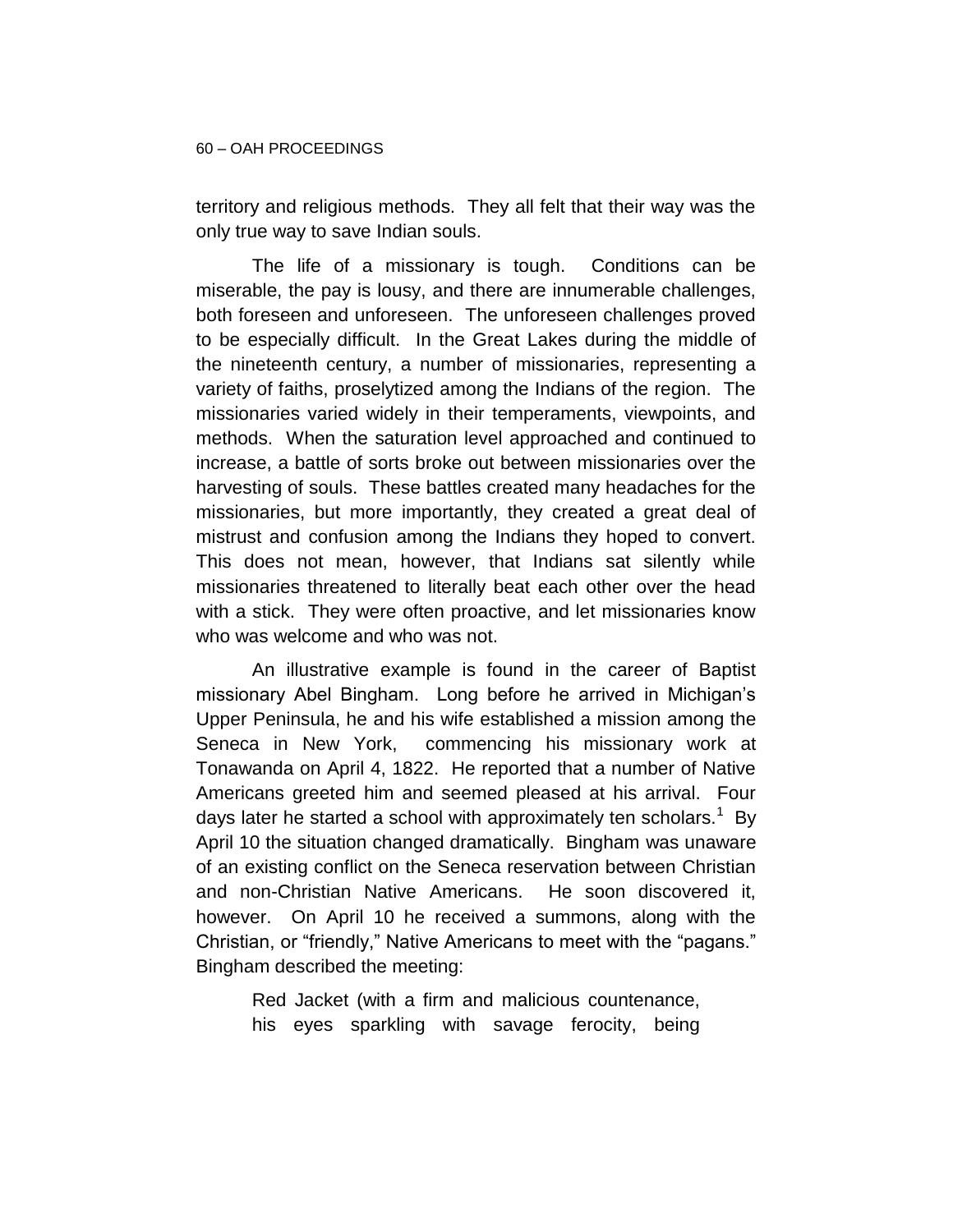surrounded by about 20 of his adherents) addressed me and stated what the whites had done in driving them from their habitations and murdering their people. Then stated what he was witness to of our ministers receiving pay from poor people for preaching and how some had made themselves rich by instructing the Indians etc., and after a lengthy harrang [*sic*] closed by stating that I must leave the village. After which I made a reply, endeavored to remove several objections that was raised, but all to no purpose. The decree went forth that I must leave their village tomorrow. I then returned home . . . considered Missionary trials just commencing, viewed it time for prayer. $<sup>2</sup>$ </sup>

It was just six days after he began his missionary journey that this unimaginable hurdle presented itself. The following day the "friendly" Native Americans visited him to discuss the previous day's developments.<sup>3</sup> Bingham told them that he could not leave the mission without direction from the missionary board. All present agreed that he must write the board without delay to inform them of the situation.

With the exception of a few more suggestions that he again meet with the non-Christian majority, the next few days passed uneventfully. On April 20 he received another summons, but since his wife was ill, he again declined. Then the entire group appeared at his house and ordered him to leave immediately. He did not. On May 24 the friendly Native Americans told him how happy they were that he stayed, and assured him of their support. Bingham said, "Never did I feel my attachment to them as sensibly as at this time. I assured them that I was willing to go hand and hand with them through any trials."<sup>4</sup>

The rest of April passed without incident, and perhaps Bingham fell into a false sense of security. On May 19 he heard a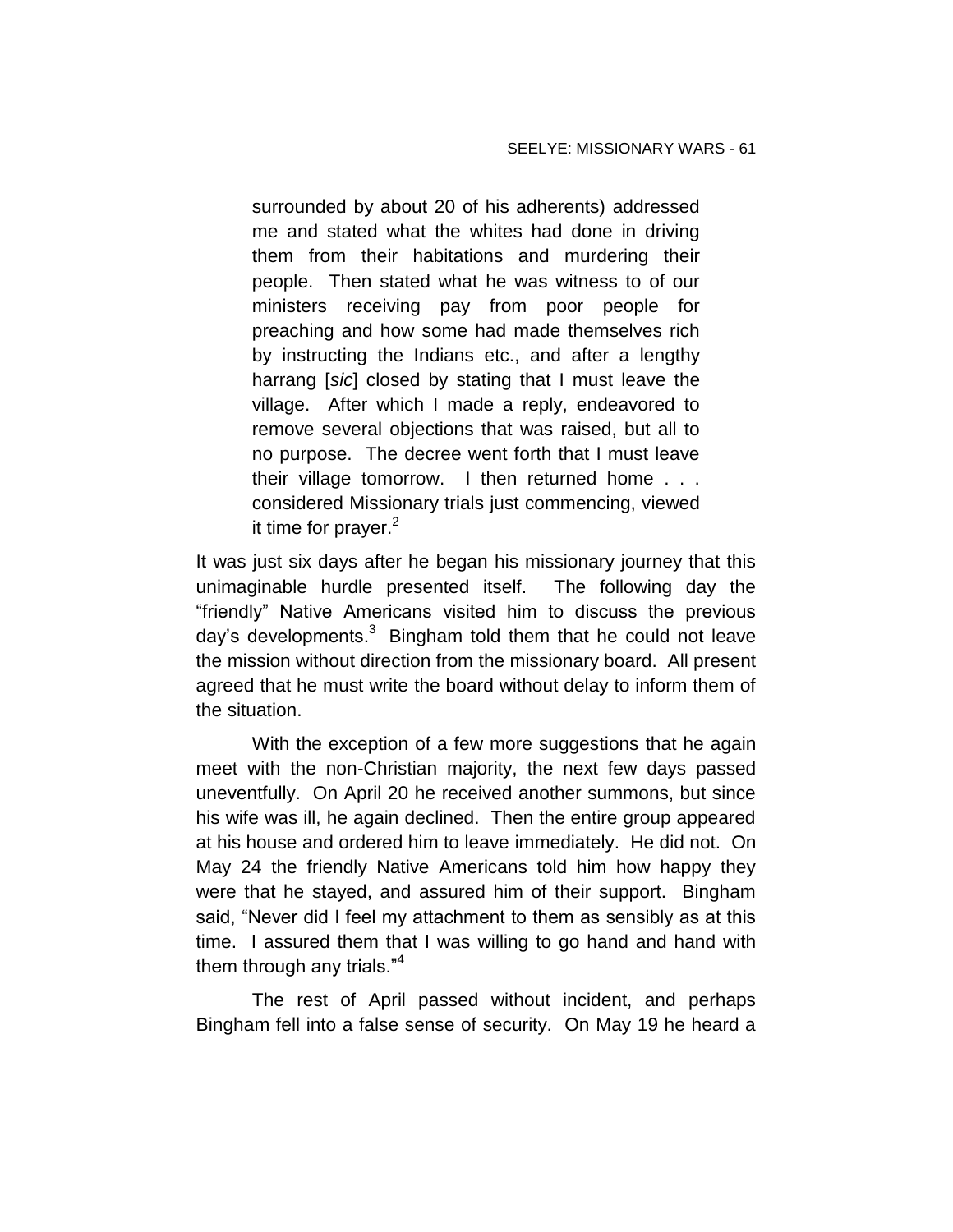rumor that the non-Christians planned to gather their numbers and take Bingham, his family, and their possessions off the reservation and leave them on the state road. Nothing happened until May 28 when Red Jacket returned. He called Bingham into a council and ordered him to pack and be ready to leave by noon the following day. He recorded that he wanted to speak, but was not allowed to, and he felt it best to respect their rules. He also noted that the Christian Native Americans present received a tongue-lashing as well. The following morning the Binghams proceeded about their normal routine. They locked up their house and went to the school. As promised, at noon a group of between thirty and forty non-Christians arrived. They asked Bingham to let them in, which he obviously refused to do. They somehow secured another key and let themselves in. The Bingham's furniture was removed and left at the state road. The following day Bingham went to the state road to see what happened to the furniture. Apparently it was looked after by the Christian Native Americans, who provided the family with provisions and supplies.<sup>5</sup> From that point on, until Bingham received a new missionary appointment in 1828 that moved he and his family to Sault Sainte Marie, Michigan, his position was uncertain at best.

Bingham first considered the possibility of transferring to Sault Sainte Marie in late 1827, and by 1828 the possibility became reality. He arrived at his new station on October 10, 1828, and was greeted by Henry Schoolcraft immediately after he walked off the steamer. Schoolcraft served him breakfast, and then introduced him to a Congregational minister who established a "brief domestic mission" at Sault Sainte Marie. The appointment had recently expired, and the minister waited to see if he would be reappointed. However, upon Bingham's arrival, the Congregationalist told him that since Bingham was a regularly appointed missionary, he would surrender the field to him. Then the minister invited Bingham to lodge with him. Bingham was impressed with the departing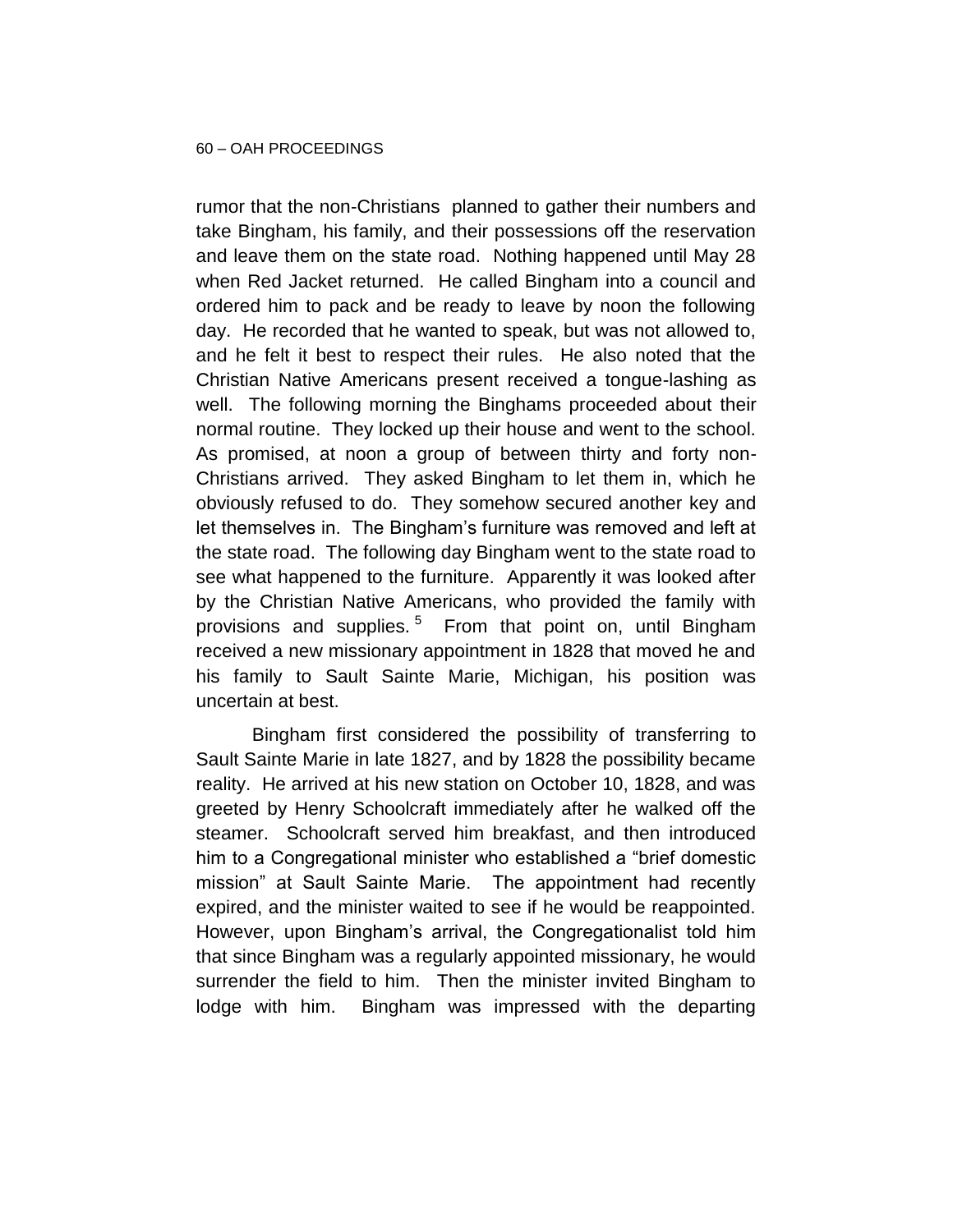missionary, and felt that he possessed an "excellent spirit." Before the Congregationalist left Sault Sainte Marie, the two men shared the pulpit.<sup>6</sup>

Bingham followed the usual missionary practice of introducing himself to the local Native American leadership. His first month at Sault Sainte Marie was eventful. He met with a "minor" chief and told him that he was there to establish a school and to preach the "gospel of the Lord Jesus." According to Bingham, his words were met with satisfaction. He secured the services of Charlotte Johnston to interpret for him, as she was fluent in both French and Ojibwa. Like Baraga and Pitezel, Bingham also preached to area whites, and for him this included troops at Fort Brady. The American Baptist Missionary Union instructed Bingham to "establish religious services and extend the benefits of the mission to all within reach" of his influence. They also told him that they would provide an interpreter if needed.<sup>7</sup> He toured the area and lamented about the drunken state of most of the Native Americans. He also saw a Midewiwin initiation that he briefly discussed without commentary. By December he had a new interpreter because Charlotte Johnston was ill. John Tanner was called upon and was glad to serve. Overall, Bingham's journals illustrate a man who thought it was basically a waste of time to try to work with Native Americans when there was no interpreter around. Although he eventually learned how to phonetically read sermons in Ojibwa, he never learned the language well enough to converse. Finally, he started a school. On the first day he had twenty-seven scholars, the second day fifty, and the third fiftyseven.<sup>8</sup>

Although he differed with some of their methods and doctrine, Bingham fervently believed in cooperating with other Protestant missionaries, but not with Catholics. In April 1829 he travelled from Sault Sainte Marie to Mackinac on snowshoes and met with Presbyterian minister William M. Ferry. The two men felt a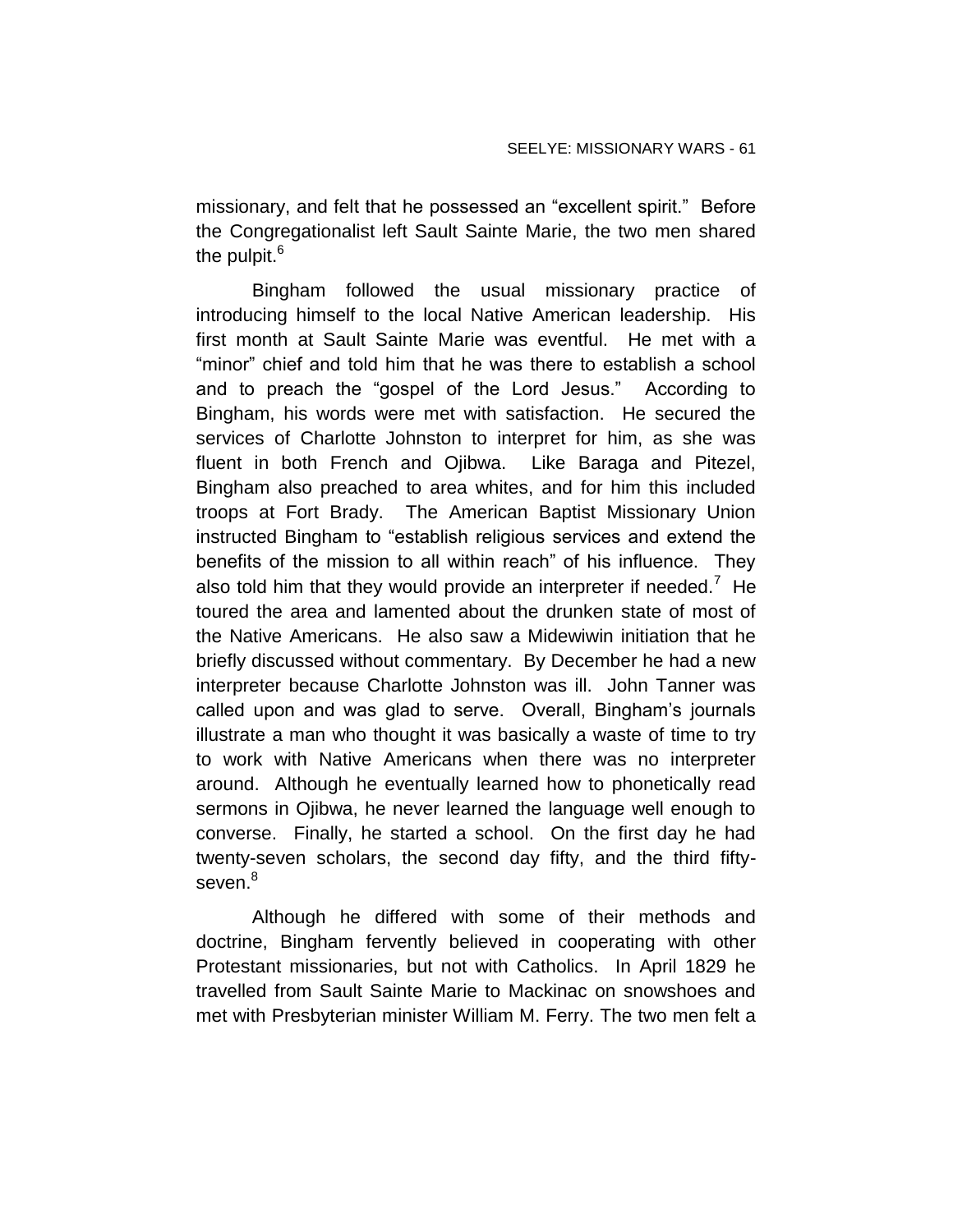#### 60 – OAH PROCEEDINGS

strong bond, and preached together while Bingham was at Mackinac. He stated that although the two men were of different faiths, "We seemed to feel as much at home when at each others station as if we belonged to the same denomination."<sup>9</sup>

While his relationship with Ferry seemed to be smooth, things were not always so with others. Again, Bingham believed in missionary cooperation.<sup>10</sup> That did not mean, however, that debates did not occur. In April 1834 he wrote to Methodist missionary John Clark to challenge baptismal practices. Interestingly, this came after an 1833 letter Bingham sent to Clark about the importance of Christians of different denominations to "harmonize as much as possible, and especially missionaries laboring for the salvation of the heathen." $11$  It seems that Clark was ready to baptize some Native Americans. Bingham was "truly desirous to remove all external differences among us as far as we can without violating any principles of our faiths." As long as Clark fully immersed those who gave evidence of their piety, Bingham agreed to "cheerfully receive them to our communion."

The baptismal debate did not stop there. It continued in 1840 with Rev. William Brockway, the Methodist missionary superintendent. Bingham invited Brockway over for dinner. Brockway replied that he could not go in good conscience. He told Bingham that his attendance at dinner "would be a violation both of the letter and the spirit of your constitution. For though I was immersed I believe the man who done it had not been immersed himself." Brockway believed that Bingham felt that if what Brockway said about his baptism was true, then his baptism was invalid. Brockway concluded by stating that he believed in the validity of immersion, and also believed that sprinkling on both adults and infants was equally valid.<sup>12</sup>

Bingham's debates with other denominations went beyond baptism. In 1848 he met a Mormon from Beaver Island. Located in northern Lake Michigan, schismatic Mormons started a colony on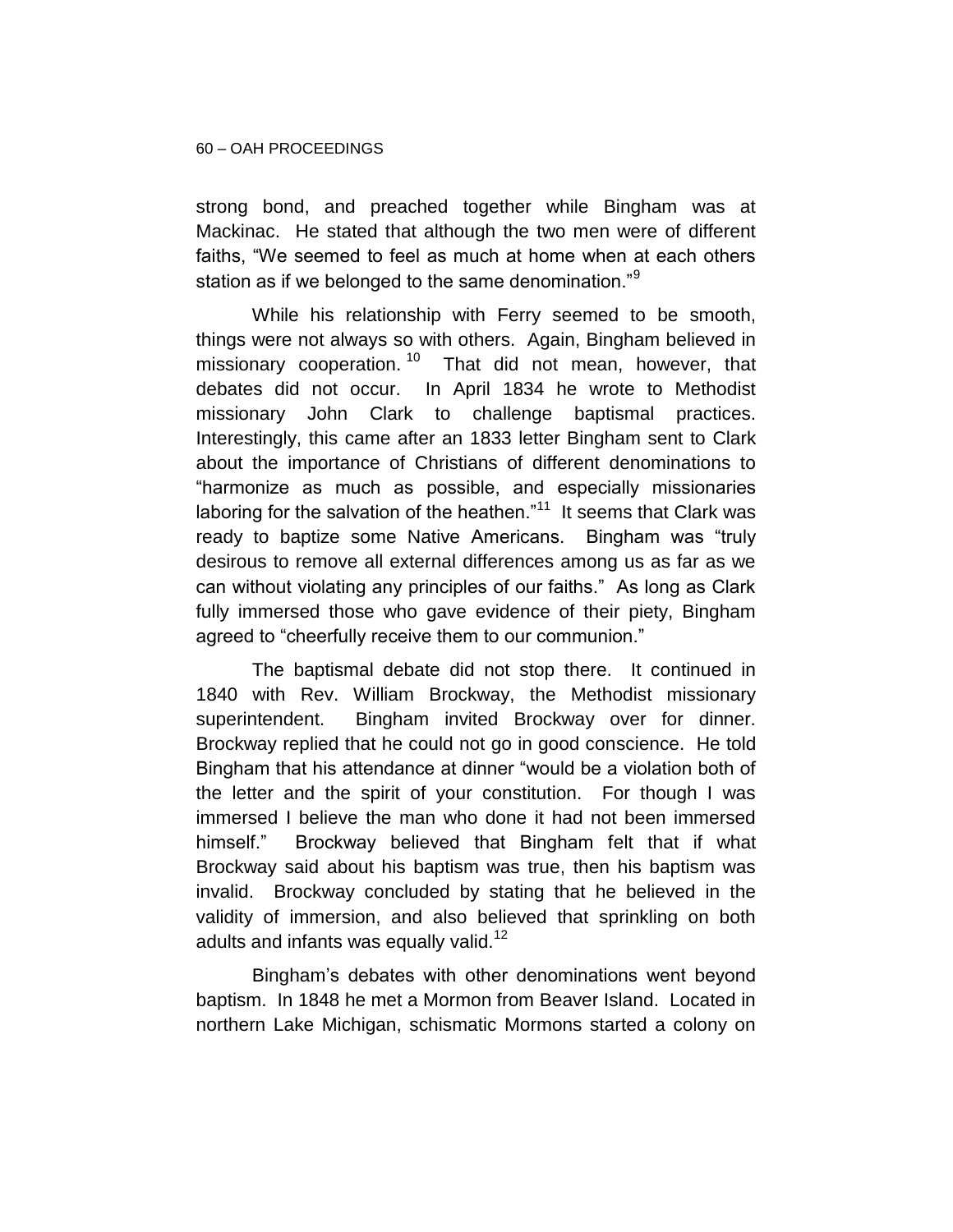Beaver Island in 1848.<sup>13</sup> The Mormon visitor claimed to be a "seer," or a prophet. Bingham and this unnamed Mormon had a discussion over the Mormons "peculiar doctrines and claims." The man admitted to the truth of revelation and said that they held strictly to all of the truths and doctrines the revelation taught, but overall they felt the Bible was merely a history of the Jewish nation through the times of the apostles. The Mormons had their own specific revelation – *The Book of Mormon*. They felt that their work was equal in authority to the sacred scriptures, Bingham recorded, and it was designed to form a part of divine revelation. Both the Father and the Son possessed a material body, while the Holy Spirit did not. The Holy Spirit was a spirit that dwelled within both the Father and the Son. Bingham asked the Mormon how he knew this, and the man replied that he had seen it. Bingham asked, "Have you seen the Father?" The man replied, "I have seen the judge of all the world." Bingham pressed on, "That was not the question." The man continued with his reply that he had seen the judge of all men, at which Bingham countered, "Christ is the judge, and he possessed a human body. But have *you* seen the father?" The man did not change his response, and maintained that the gift of miracles and of prophecy was contained in their church, and that he possessed it.<sup>14</sup>

The Mormon attempted to quote from Proverbs 29:10: "Where there is no vision the people perish . . ." However, Bingham said, "with all his (the Mormon) prophetic knowledge he was unable to quote it, but said it could be found in Psalms. The conversation continued as the Mormon told Bingham that Mormons possessed the gift of tongues and were able to speak in new tongues. Bingham inquired about them addressing Native Americans in their own language. The man claimed that he had heard of such a thing occurring two years prior. Bingham countered that there was no proof because such an event would have been reported all over the area. "When the apostles began to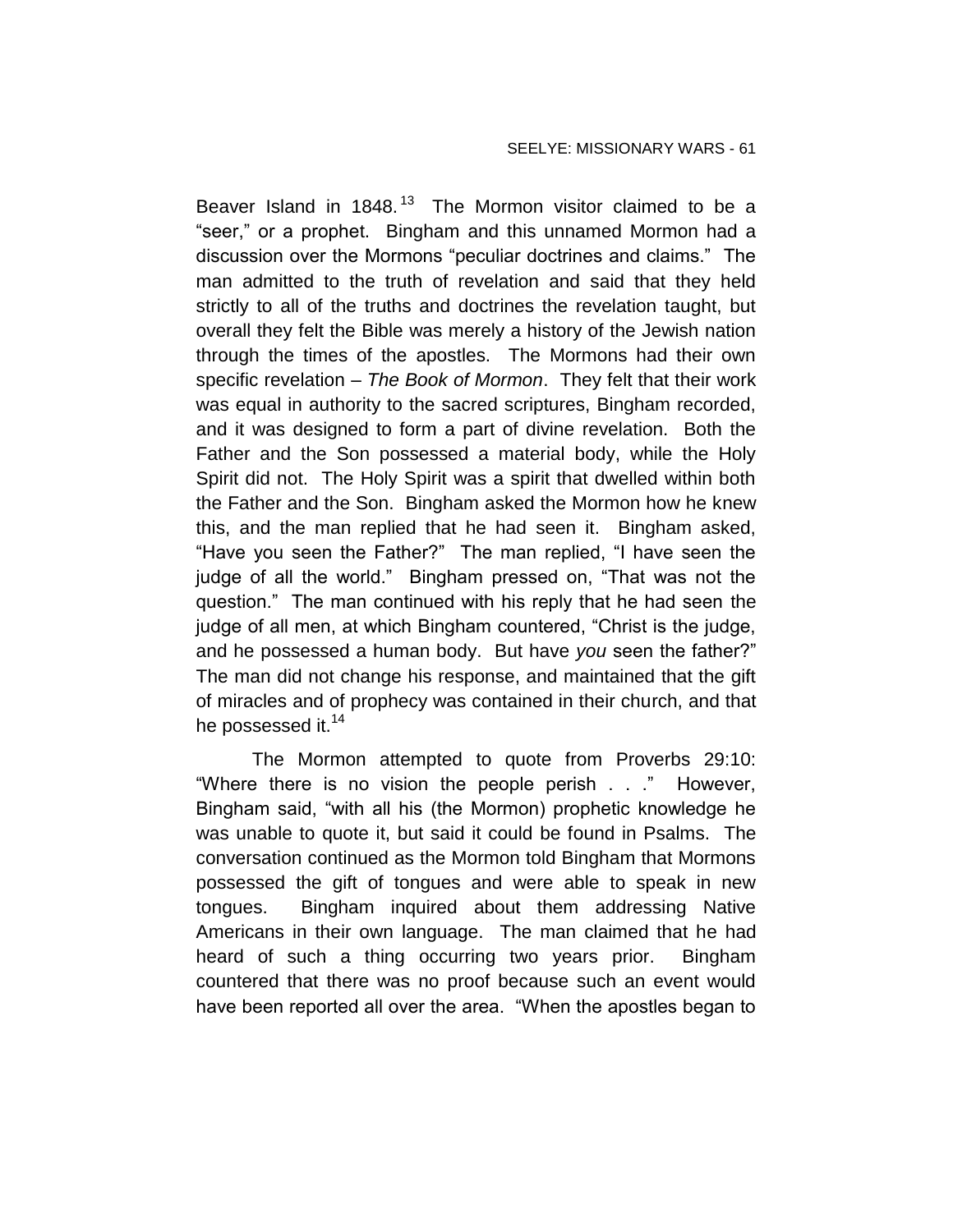speak in new tongues, it spread through Jerusalem like fire through the dry forest." Bingham pressed him further, and asked if the Mormons had ever preached to Native Americans or the French in their own languages. The Mormon said not that he was aware of, but that the time had not yet come. Bingham asked him what evidence he possessed that the man could speak in tongues. He replied that one person would rise and speak in a language no one knew, and someone else would rise and interpret it. Bingham wondered if the new language was understood by anyone other than the interpreter, and the man replied that sometimes two or three others did. Then Bingham asked, "Does any unbeliever or person not in your communion" understand? "No." The Baptist finished the barrage by telling his visitor that the Mormons failed in furnishing the gospel. "When the apostles spoke with tongues, it was to give instruction to some who did not understand their native language, and when it was interpreted it was that the address might be understood by all the assembly."<sup>15</sup> Bingham certainly felt that his faith was the one true faith, and he possessed a great deal of ammunition to support this. This exchange also shows that he understood the importance of being able to communicate to those he served as a pastor and missionary in their own language, even if he never fully learned to do so himself.

Abel Bingham found more acceptance among Indians at Sault Sainte Marie, but found himself battling other missionaries on many levels. Bingham's most furious encounter over religious differences occurred with an unnamed Jesuit priest at Sault Sainte Marie in 1834. He visited the house of a sick man, and the priest ordered him out. Then the following happened:

I let him know that I was in a free country and should do as I pleased about that. He wished to know what I was there for. I told him, because I pleased to come and visit my neighbor. He said if I wished to visit him, visit as a neighbor and bring none of my books. I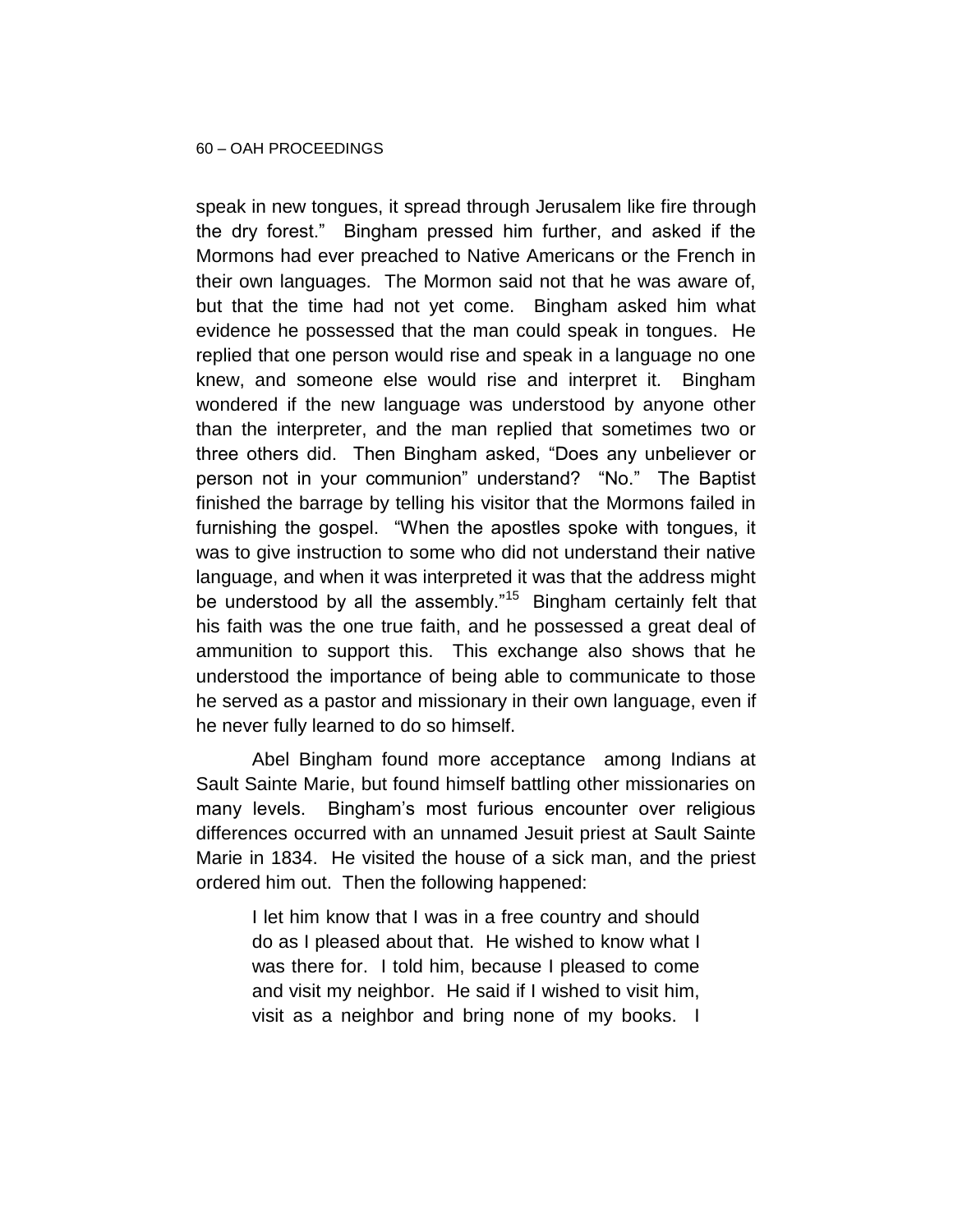replied that I should bring what books I pleased, and the man might do as he pleased about reading them. He seized a tract and went to the fire under pretense of flinging it into the fire. I paid no particular attention to it did not rise from my seat. He finally turned about and flung it at me. It fell on the floor near me & I picked it up. He afterward came & wished me to give it to him again. I declined. He seized it apparently determined to wrest it from me. I did not give it up, but firmly said to him, Do act like a gentleman if you can't like a Christian. He then let go of the book but soon laid hold of the French testament which I held in my hand as if determined to wrest that from me; but I did not see fit to give that up. By this time he became considerably enraged, and declared that it was the word of the devil, that I was deceived, & a deceiver, a wolf, and my books were a lie & ordered me off. I replied, if I am deceived why don't you come to me like a Christian & show me wherein I am deceived & try to undeceive me. And gave him to understand that if he wanted to come to me in a right spirit I would hear & converse with him freely & familiarly.<sup>16</sup>

The priest was in a fury, and Bingham stopped talking to him. He turned to the sick man and asked him if he had always been treated "kindly and in a Christian manner?" He replied that he had. Bingham then said how sorry he was that he had disturbed the man, and that he had come to visit with his usual feelings of kindness and charity. Apparently the priest never stopped shouting, and Bingham said that "he and I should by and by meet at the judgment seat of Christ and there would be known who of us were wolves and who were sheep." The priest eventually left, but they encountered each other a few days later, and according to Bingham the priest shoved his interpreter aside and entered the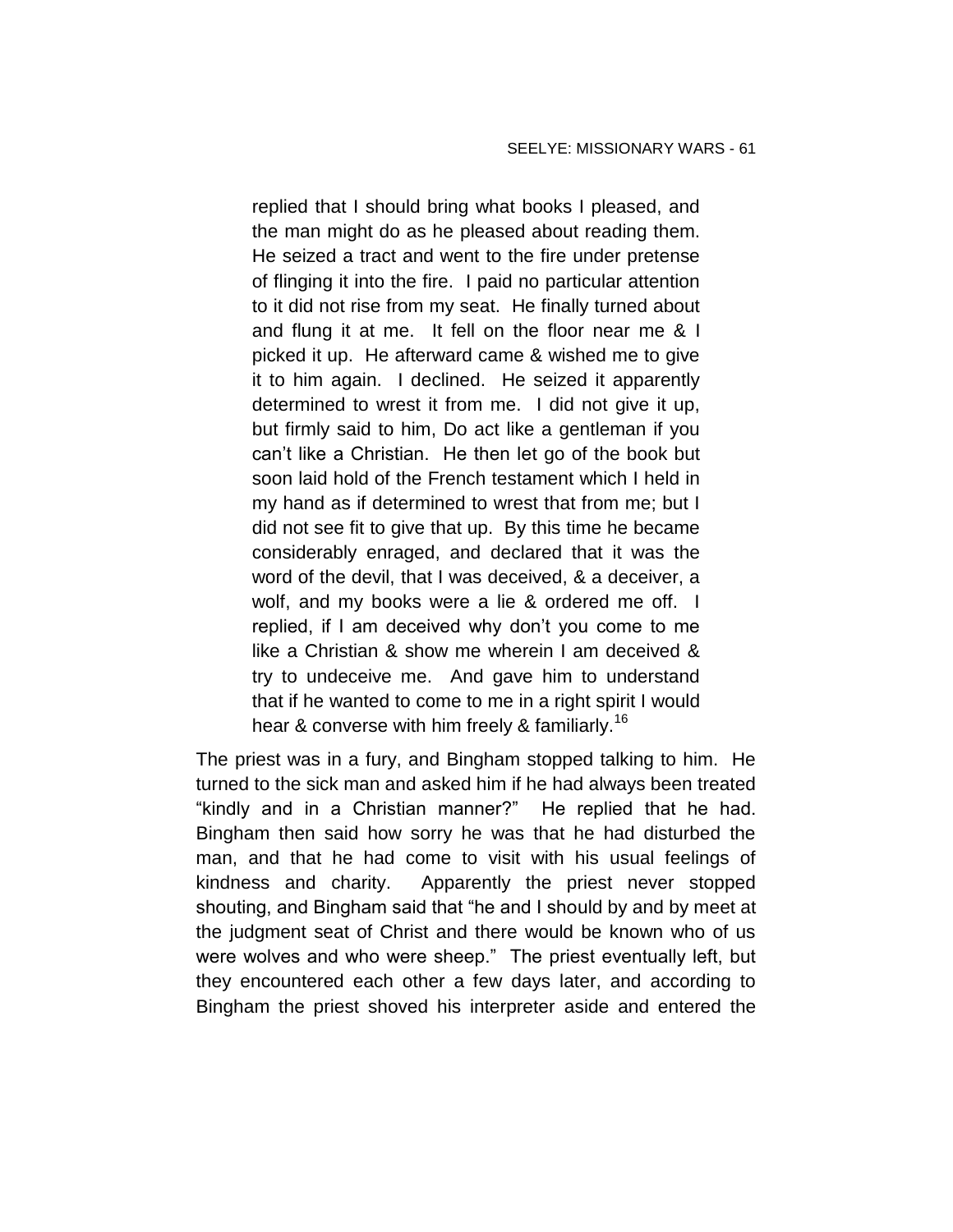lodge with a cudgel. This was the most extreme example, and the rest of Bingham's encounters were peaceful.<sup>17</sup>

A final example of Bingham's encounters with Catholicism occurred in 1848. In February he heard that a "Romish" priest told Native Americans that Bingham spoke nothing but lies. He discussed this two days in a row, and wrote

I am informed that the Cath. Priest for the Indians is disclaiming against me in every direction. But if I belong to Christ, I must expect to have my name cast out as evil, especially by those who bear the antichristian mark, or the mark of the beast. The priest is exerting himself to the utmost to bring the Indian children to his baptism.<sup>18</sup>

Bingham concluded that Catholicism was one of the most "dangerous snares to souls" ever contrived.<sup>19</sup>

The career of another missionary provides additional examples of both the conflicts missionaries had with others, and the resulting confusion those conflicts created for the Indians. Frederic Baraga was a Catholic priest who arrived in the United States as a missionary in the early 1830s. One of his first mission stations was located at Grand River, near present-day Grand Rapids, Michigan. Things did not go well for Baraga at Grand River. He spent one of the most frightening nights of his life there as intoxicated Native Americans, at the urging of fur traders, tried to break into Baraga's cabin. He lamented in a letter to the Leopoldine Foundation the fact that fur traders kept the Native Americans at Grand River intoxicated with an unlimited supply of alcohol.<sup>20</sup> Baraga pleaded with the traders to stop doing so, and they threatened his life. He had a difficult time, but claimed to make progress.<sup>21</sup>

Yet things did not get any easier at Grand River. On October 29, 1833, the Protestant Native Americans of Grand River filed a petition with the Office of Indian Affairs (OIA). The letter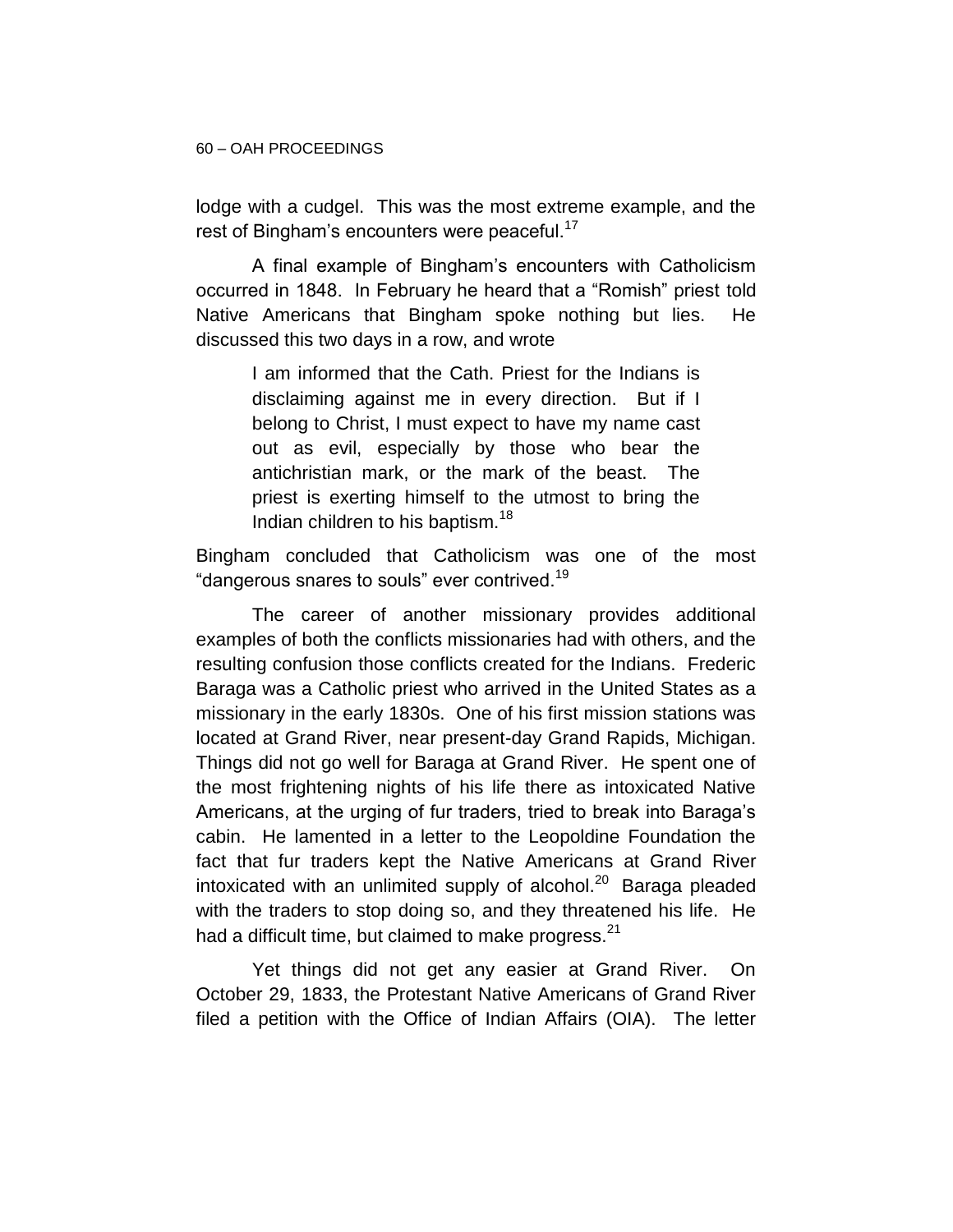started off by describing to the OIA the progress the Native Americans were making with the materials and people that were provided. Although they referred to him as "the French priest," they were talking about Baraga. The issue was this: "When he came to our village it became divided & our village is broken, this it is like. Five families hear the French priest. Nineteen families of us who remain are of one mind." The Protestant Native Americans stated that they never called upon a priest, and did not want him there. Twenty-one Native Americans left their mark upon the document, and the Protestant missionary of the area, Leonard Slater, attested.<sup>22</sup> In response, Baraga prepared a list of ninety-one converts. It was actually a list of baptisms he performed that listed the dates of baptism, their Christian and Native American names, and their ages. It is arguable that the large number of baptisms goes back to a fundamental difference between Protestant and Catholic missionaries. It is also likely that the Native Americans Baraga baptized were not properly instructed, and did not fully understand what baptism was all about in the first place. $^{23}$ 

The Protestant Native Americans of Grand River did not give up easily, and neither did Baraga. They sent another letter of May 13, 1834, that complained about Baraga's presence. They stated that things were hard there, and that they were lonesome because

. . . there came among us a foreigner [Baraga] a white man who separated us from our Friends, now hatred & violence is among us. . . . This white man the Priest all the time comes to our houses & tells us we shall be miserable if we are not Sprinkled & that we shall go to hell & our children. This is the reason we are lonesome, we are not pleased to have him live at our village. We have feeling [*sic*] like you if the Priest tell your children they would go to hell if they are not Sprinkled you would be lonesome.<sup>24</sup>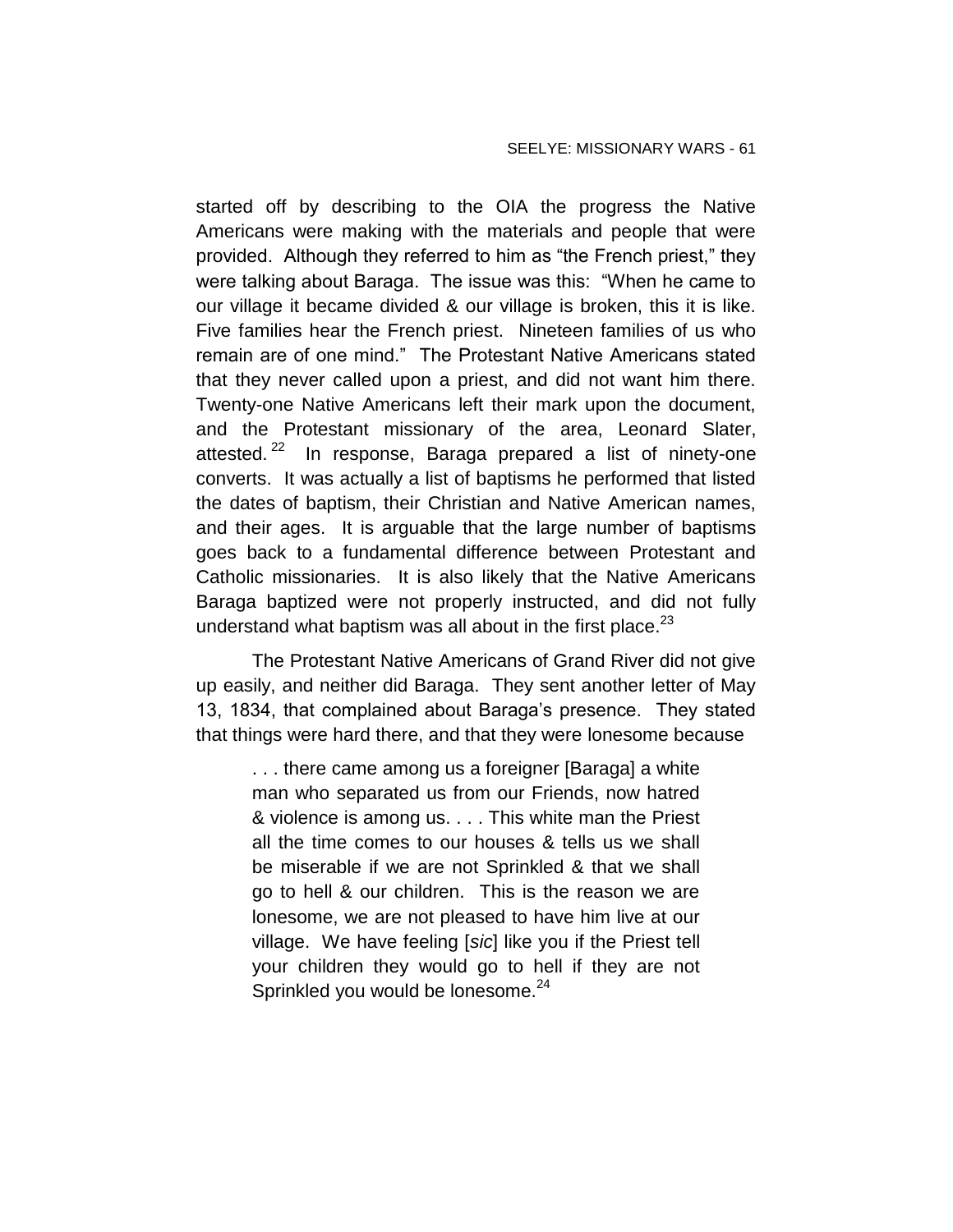Twenty-four Native Americans left their marks on the letter. The Protestant missionary Leonard Slater also sent a letter with the Native American petition. He claimed that not only did the Native Americans not want Baraga there, but his very presence was illegal: "As it is a Statute in the U.S. Laws that no white person shall locate himself in the Indian Territory without permission from Govt [*sic*] or Natives." The Native Americans did ask Baraga to leave, and he refused to do so. The Native Americans prevailed. Not long after, Baraga took his leave from Grand River.<sup>25</sup>

Eventually Baraga found himself in the Upper Peninsula of Michigan. By the middle of the 1840s, he had moved to the southern end of Keweenaw Bay to establish a mission at L'Anse. Those at L'Anse did not exactly warmly welcome Baraga; in fact, his presence was soon challenged legally. The old Protestant-Catholic rivalry came to life, but with a legal twist this time. A recent circular issued by the Office of Indian Affairs mandated that only one missionary could be in a given area. It was literally a "first come, first served" situation. The Methodists were there first, and had been for over a decade. The Methodist mission challenged his presence based on the circular. Baraga recalled his legal training to fight the order. He wrote to Robert Stuart, superintendant of Indian Affairs at Detroit, that the circular, being a law, "can have no force for anytime before the day of its publication." He argued that his mission had been established seven months prior to the circular's release. Baraga went on for four pages and provided reasons why he was perfectly entitled to be there. $26$ 

The Methodist missionary across the bay from Baraga was George Brown. He wrote a letter to Stuart the same day Baraga penned his. His main concern was the general state of excitement among the Native Americans that coincided with Baraga's arrival. The animosity between Baraga and Brown is clear in the letter. They both wanted the Native Americans to hear the circular, but refused to use the other's translator – Baraga did not trust Brown's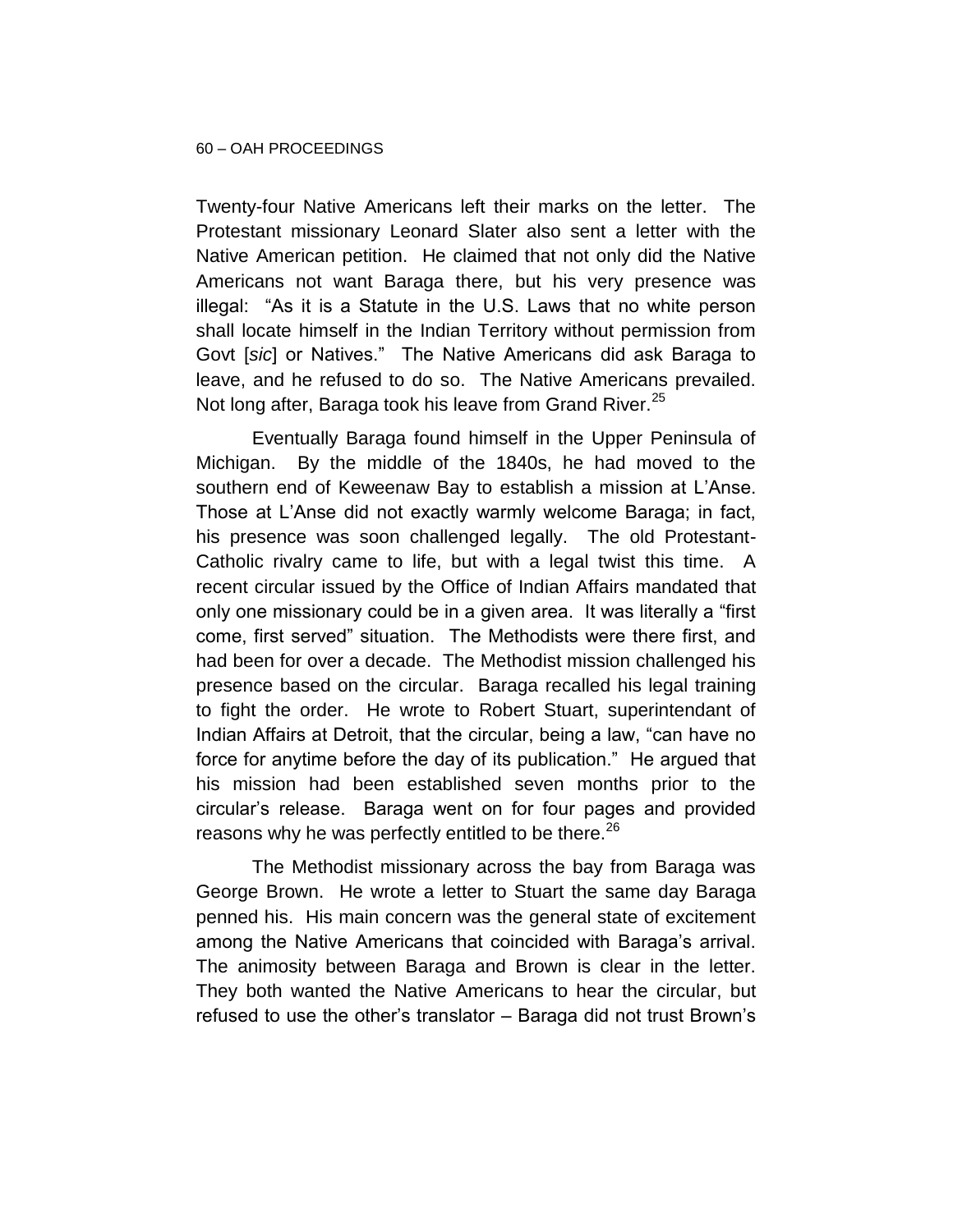translation, and vice versa. Brown said of Baraga: "He calls it all an act of persecution, and to increase, and strengthen, and settle the hatred against yourself and the Methodists, he keeps it continually before the minds of the Indians that we are the cause of all this, and that all this great movement was simply because he came here."<sup>27</sup>

Another point of contention surrounded Baraga's claim that he was called to L'Anse by Native Americans. Brown did not believe it. He informed Stuart that Peter Marksman, a Native American convert and missionary, held a council to find out who called upon Baraga. Apparently they all denied that he had been sent for. Brown felt that Baraga heard about the location through a merchant named Crebessa. Crebessa told Brown that he had done so, and also that he told the Native Americans that if a priest came, they must all join the Catholics. It is no surprise that the Native Americans were in an excited state. Brown felt Baraga's purpose was to break down the Methodist mission and convert every Native American in the area. $^{28}$ 

Baraga called upon his bishop to intercede on his behalf. He wrote to Bishop Peter Paul Lefevere and told him about the "terrible persecution" that he endured because of the false reports the Methodists sent to Stuart. Baraga felt that the circular in question closed the door to Catholic missionaries in "Indian" country. He also told Lefevere that the circular was issued with reference "to me only." That is an overstatement, but in fairness to Baraga it is easy to see how he might have felt that way. He implored Lefevere to travel to Washington on behalf of Baraga and the mission. Baraga asked Lefevere to visit the Secretary of War, who Baraga felt "does not know the whole truth of this entire transaction; if he did know it, he would not be pleased, being a free American."<sup>29</sup> There is no evidence to indicate whether Lefevere visited Washington, and the drama continued.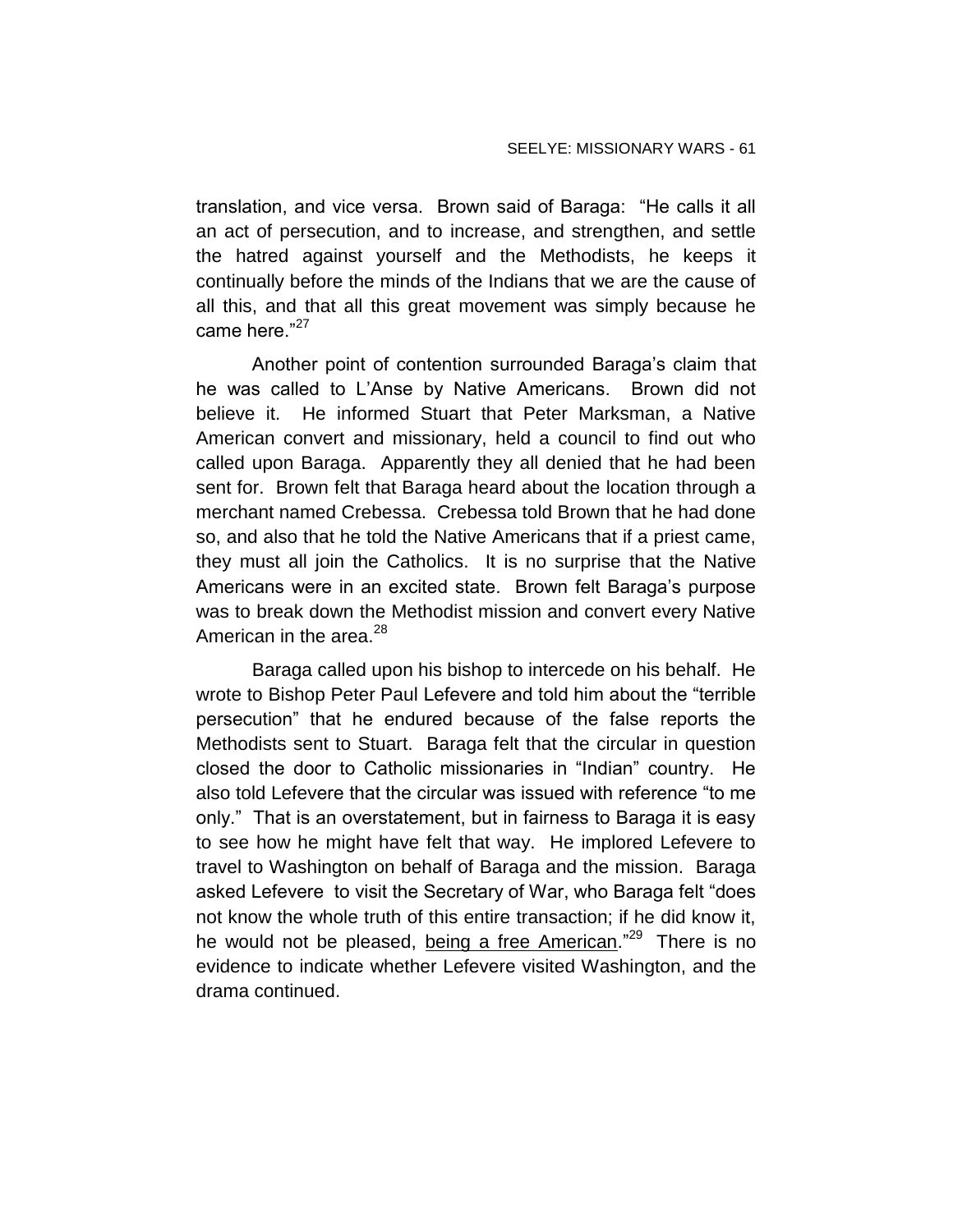At L'Anse farmer named C.T. Carrier asked Stuart to visit the area himself. The standoff between the Methodists and the Catholics filtered down to everyone else in the area as well. Carrier worked for the Methodist mission, and others in the area laid the blame for the turmoil at the Methodist's feet. He knew how enraged the "Romans" were at Stuart, and cited Baraga's use of the word "persecution" to describe the situation. Carrier's problems arose over potatoes. The government sent Carrier some potatoes for the Native Americans, but he did not send any to those living near the Catholic mission. However, two Catholic Native Americans planted a garden on the Methodist side of the bay, and they received potatoes from Carrier.<sup>30</sup> This letter paints an image of overall confusion in the region because of the dueling missionaries. Ironically, an episode of missionary fornication involving Rev. Peter Marksman caused this whole mess to disappear. Nevertheless, by April 1845 tensions had receded markedly on Keweenaw Bay. The Methodists, now led by Rev. John H. Pitezel, requested Baraga's help in securing a bell for their church. Baraga kindly donated his church's bell once a replacement arrived from Sault Sainte Marie.

In addition to fighting one another, missionaries from time-totime had to fight the federal government. Indian Removal came late to the Upper Peninsula. The Indian Removal Act went into effect in 1830. However, it did not concern the Lake Superior Ojibwa right away. No resources of note or importance were located in their lands, so there was no need to move them. However, that all changed when massive copper deposits were discovered in 1844. Missionaries had varying points of view about removal. Baraga generally thought it was a good idea, but only if there was a guarantee of continuous religious instruction. In 1848 the government wanted to move the Native Americans out of L'Anse. Baraga struggled mightily for five years to keep the mission where it was. He did not want to see his hard work vanish. To combat removal, Baraga purchased the land his mission sat on.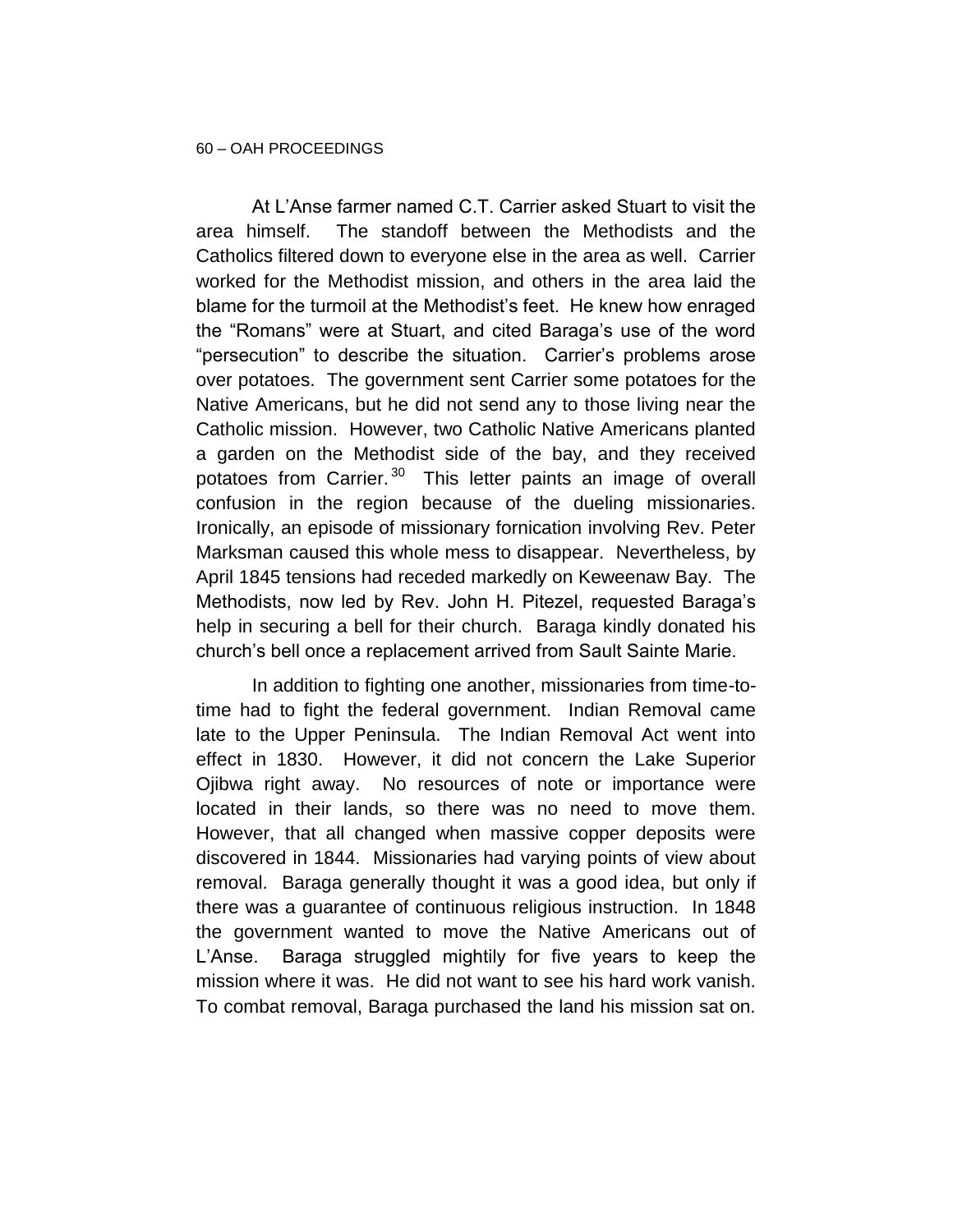He called upon his friend Peter Barbeau, a merchant in the Sault, for assistance. He wrote to Barbeau that he wished to purchase a "fraction of land lying in fractional Section No. 10 of Township No. 51, Range No. 33 West." The plot in question lay between land he had previously purchased from an independent landowner, and Baraga's own. He wanted the whole to be used for the benefit of his mission, and wanted the land uninterrupted. He asked Barbeau to go to the Land Office to see exactly how much land there was, and secure it for him.  $31$  The land issue was on the Native Americans minds as well. The Catholic Native Americans of L'Anse wrote to William Richmond, superintendent of Indian Affairs in Detroit: "We the Indians of the western side of Anse-Bay [sic] wish to know whether the lands around this Bay are to be sold this summer or not. Our missionary, the Rev. Frederic Baraga intends to buy for us a quarter of Section which we actually occupy, inhabit, and cultivate, and which he holds for us under the privilege of preemption right."<sup>32</sup>

The missionary wars of the Upper Great Lakes had no real winner. The battles were fought on many fronts, and involved many different people, Indian and missionary alike. As far as the Indians were concerned, the sources indicate that they generally cared little over the theological battles. When those battles turned into conflicts over who controlled land, they were much more interested. Missionaries felt that once they had staked out a piece of land for their activities, it was theirs, and no other denominations were welcome. Except in the cases where Indians had converted, it was forgotten that the land belonged to the Indians in the first place. At times the battles were so fierce that the federal government had to step in.<sup>33</sup> Regardless, these missionary wars illustrate that in the face of squabbles over turf, the very people whose lives the missionaries were supposed to help improve – that of the Indians – suffered. In an already uncertain time, missionaries created further confusion. In that sense, missionary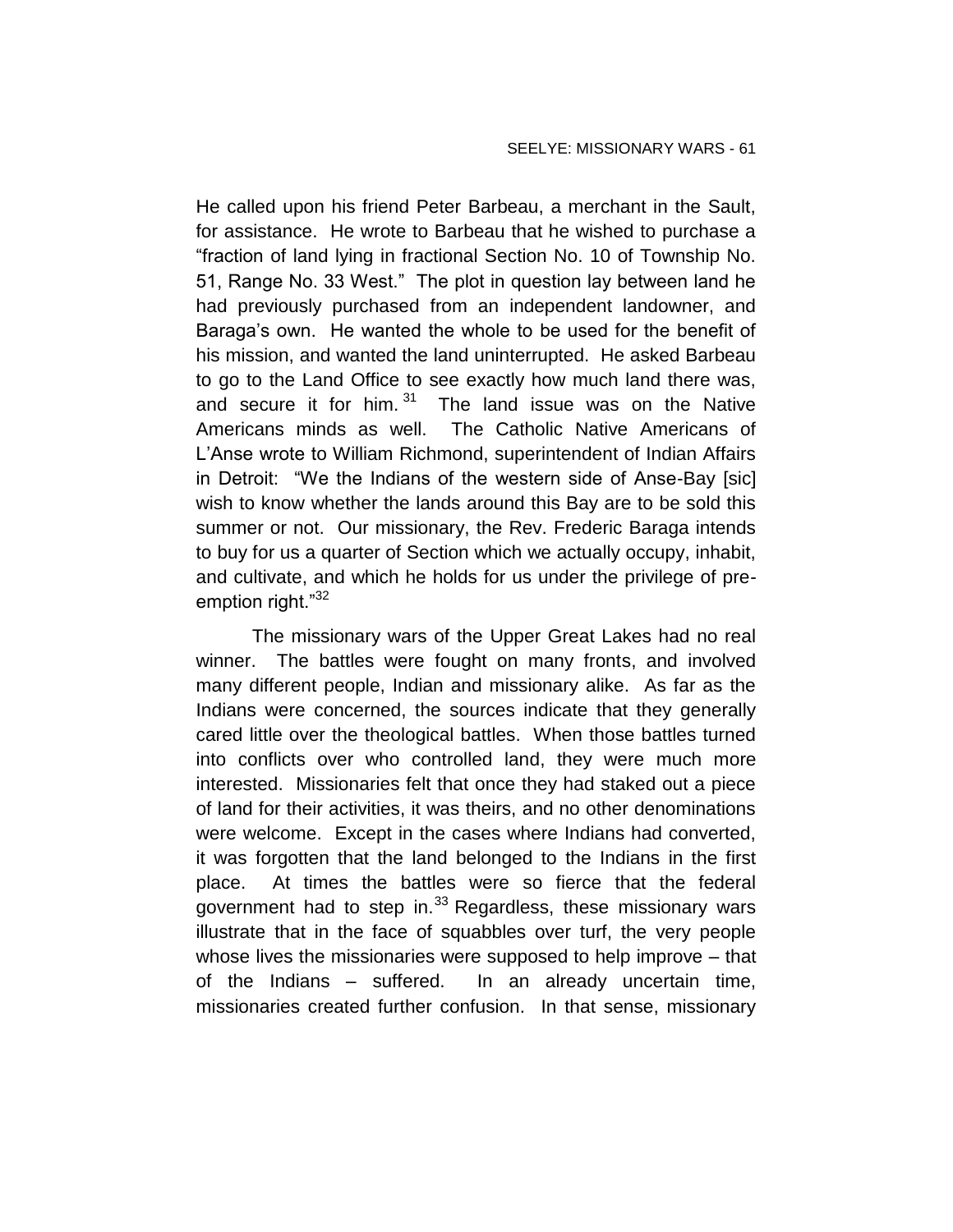60 – OAH PROCEEDINGS

wars did, in fact, have some real casualties in the form of injured souls and re-injured Native American public memory.

### **NOTES**

\*This paper was originally presented at the Ohio Academy of History in 2011. It was then published as "Missionary Wars in the Early Republic Great Lakes," in *Lesser Civil Wars: Civilians Defining War and the Memory of War*, Marsha Robinson, editor (Newcastle upon Tyne, United Kingdom: Cambridge Scholars Publishing), 2013.

 $1$  John Cumming, "A Mission Among the Senecas: The Journal of Abel Bingham, 1822-1828," *New York History* 60, no. 2 (1979): 163. (Hereafter cited as Cumming, "Bingham Journal."

 $2$  Cumming, "Bingham Journal," 163-164.

 $3$  Bingham took to calling those Native Americans who were Christian or open to it "friendly," while he called the non-Christians "pagans."

<sup>4</sup> Cumming, "Bingham Journal," 166.

<sup>5</sup> Ibid., 167-168.

 $^6$  Abel Bingham Journals, 10 and 12 October 1828, Bingham Family Papers, Clarke Historical Library. (Hereafter cited as BFP, CHL).

<sup>7</sup> Abel Bingham Journals, October 1828, BFP, CHL.

<sup>8</sup> Ibid.

<sup>9</sup> Abel Bingham Journals, 1 April 1829, BFP, CHL.

 $10$  For example, he preached with Methodist John Pitezel in November 1843, and with Native American Methodist minister Peter Marksman in 1850 and 1851. See Abel Bingham Journals, 11 November 1843, 4 March 1850, and 20 July 1851, BFP, CHL.

<sup>11</sup> Rev. Abel Bingham to Rev. John Clark, 16 June 1833, BFP, CHL.

 $12$  Rev. Abel Bingham to Rev. William Brockway, 10 January 1840, BFP, CHL; Rev. William Brockway to Rev. Abel Bingham, 11 January 1840, BFP, CHL.

<sup>13</sup> See Doyle C. Fitzpatrick, *The King Strang Story: A Vindication of James J. Strang, the Beaver Island Mormon King* (Lansing, MI: National Heritage, 1970); and Roger Van Noord, *King of Beaver Island* (Urbana, IL: University of Illinois Press, 1988).

<sup>14</sup> Abel Bingham Journals, 24 June 1848, BFP, CHL.

 $15$  Ibid.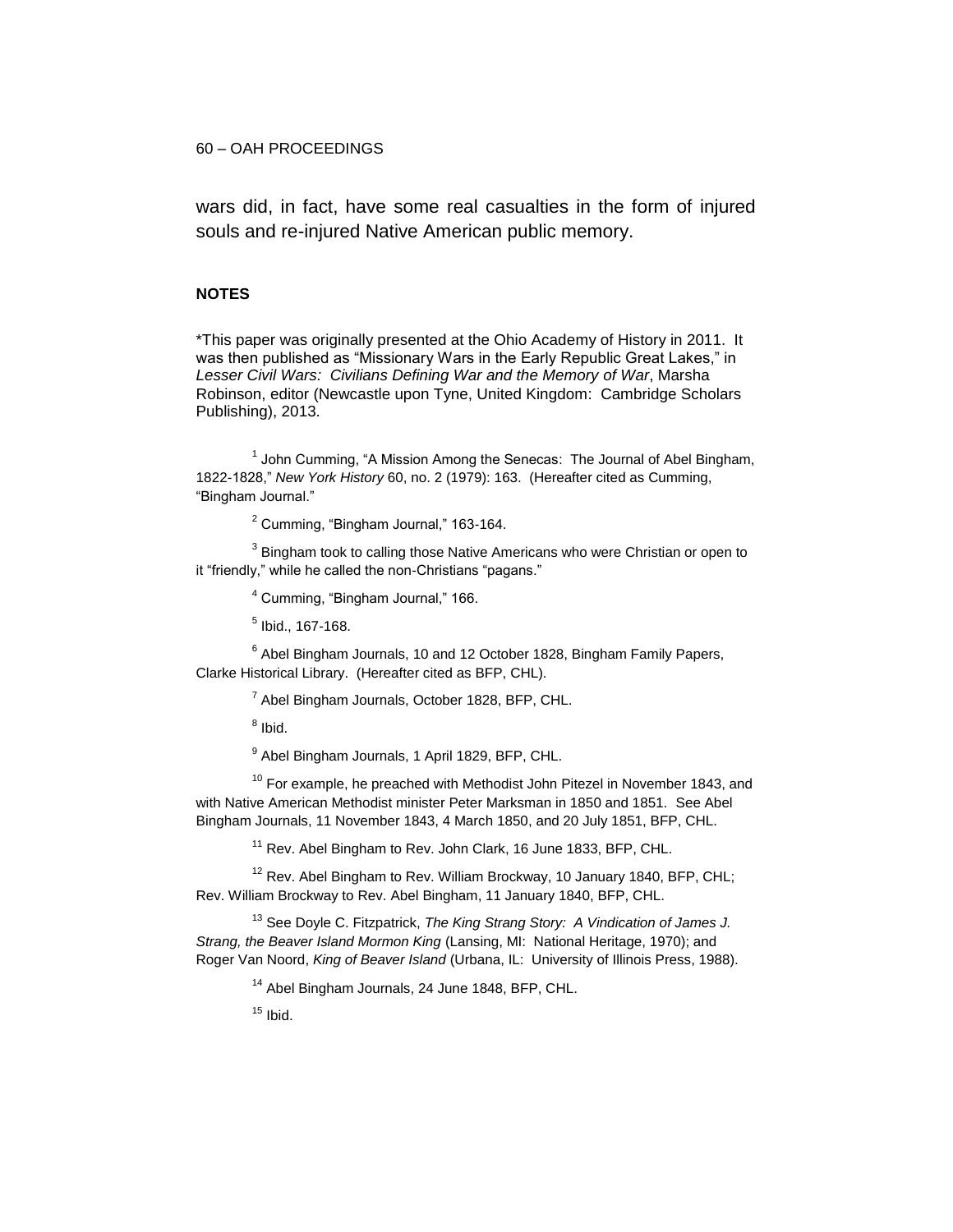<sup>16</sup> Abel Bingham Journal 1834, BFP, CHL.

 $17$  Throughout his journals it is clear that Bingham thoroughly relished it when anyone, Native American or otherwise, who was Catholic converted to the Baptist faith.

<sup>18</sup> Abel Bingham Journals, 19 and 20 February 1848, BFP, CHL.

 $19$  Ibid..

 $20$  Throughout his life Baraga showed no tolerance for those who drank too much. Both priests and teachers suffered his fury. In 1835 he returned to a mission station to learn that the school teacher had been drunk several times during his absence, and the teacher was immediately fired. Baraga also sent word to Detroit to not accept the teacher or offer him any sort of aid. Frederic Baraga to Rev. Vincent Badin, 27 May 1835, Clarke Historical Library, Bishop Baraga Collection. (Hereafter cited as CHL, BBC).

 $21$  Frederic Baraga to the Leopoldine Foundation, 1 February 1834, CHL, BBC.

<sup>22</sup> Petition of the Protestant Indians on Grand River to Indian Agent George Porter, 29 October 1833, CHL, BBC.

<sup>23</sup> Frederic Baraga to Indian Agent George Porter, 5 November 1833. He also listed twenty-eight Native American students and seven American and French students.

<sup>24</sup> Chief Noonday to George Porter, 13 May 1834, CHL, BBC.

 $25$  Rev. Leonard Slater to George Porter, 13 May 1834, CHL, BBC. Interestingly, Baraga's June 26, 1834, report to the Leopoldine Society makes no mention of his troubles at Grand River. Instead he elaborates on events that took place at Harbor Springs. See Frederic Baraga to the Leopoldine Foundation, 26 June 1834, CHL, BBC.

<sup>26</sup> Frederic Baraga to Robert Stuart, 29 May 1844, CHL, BBC.

<sup>27</sup> George Brown to Robert Stuart, 29 May 1844, CHL, BBC.

 $28$  Ibid.

<sup>29</sup> Frederic Baraga to Bishop Lefevere, 3 June 1844, CHL, BBC.

<sup>30</sup> C.T. Carrier to Robert Stuart, 27 July 1844.

<sup>31</sup> Frederic Baraga to Peter Barbeau, 6 March 1852, Bayliss Public Library, Sault Ste. Marie, Michigan.

<sup>32</sup> Catholic Native Americans to William Richmond, 11 May 1848, CHL, BBC. An editorial note on the transcription of the letter states that it was in Baraga's handwriting. Also see Russell M. Magnaghi, *A Guide to the Indians of Michigan's Upper Peninsula, 1621-1900* (Marquette: Belle Fontaine Press, 1984), 39, and Bernard Lambert, *Shepherd of the Wilderness: A Biography of Frederic Baraga* (Hancock, MI: The Book Concern Printers, 1967), 66.